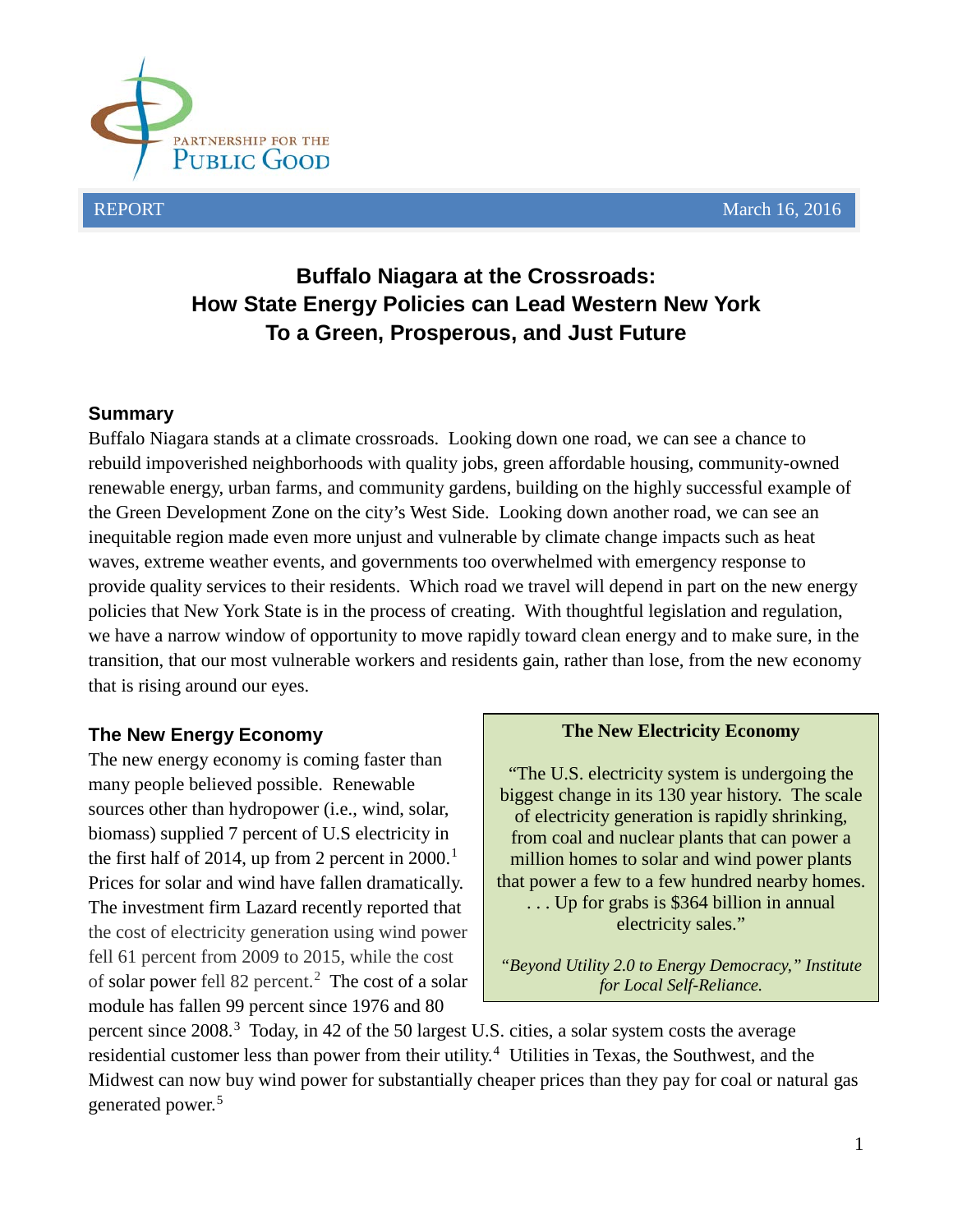By 2013, there were already 119,00 people working in the solar industry, most of them in installation and other jobs located close to where the panels are being used.<sup>[6](#page-7-5)</sup> As of 2012, more than 80,000 people were working in the wind industry, more than 20,000 in geothermal, and more than 14,000 in biomass.<sup>[7](#page-7-6)</sup>

The energy revolution concerns not just the source of the power but also the means of its distribution. While most U.S. electricity still comes from big power plants, the market potential of distributed power (such as rooftop solar systems) is, in the words of Bloomberg Finance, "gigantic."[8](#page-7-7) Small solar accounted for 12 percent of new power plant capacity in 2013 and 18 percent in the first half of 2014, with over 500,000 customers having installed rooftop systems.<sup>[9](#page-7-8)</sup> SolarCity has stated that the panels it will manufacture in Buffalo will be 40% more efficient than currently available panel and yet cost less to produce. $10$ 

## **A Region in Transition**

Buffalo Niagara, once a symbol of the old economy, is now at the forefront of the new economy. At the site of the old Bethlehem Steel Plant, a 1200 acre Superfund site, the 14 wind turbines of Steel Winds now provide enough power for 15,000 homes, and a four megawatt solar array, "Steel Sun" is now under construction, featuring 13,000 ground-mounted 3-by-5 foot panels.<sup>[11](#page-7-10)</sup> Meanwhile, at the old Republic Steel site, on the newly cleaned and restored Buffalo River, the SolarCity plant is being built – expected to employ 1,500 directly and create an additional 1,500 spin-off jobs. Buffalo, one of the windiest cities in the nation and one of the sunniest cites in the Northeast, is well poised to add more wind and solar. As of October 2015, 1,421 residential and commercial solar systems had been installed or approved in Buffalo Niagara, generating 24.3 megawatts, enough to power 39,000 homes.<sup>[12](#page-7-11)</sup>

## **The Problem of Inequality**

But as Buffalo sees signs of a resurgence in new energy, a reclaimed waterfront, a newly popular downtown, and a burgeoning medical cluster at the Buffalo Niagara Medical Campus, it continues to grapple with concentrated poverty and blight. Buffalo Niagara is also emblematic,

The City of Buffalo is the eighth most distressed in the nation, with over 60 percent of its population living in distressed zip codes.

unfortunately, of the growing split between wealthy and poor, and the way that low-income neighborhoods have missed out on economic growth and on the recovery from the Great Recession. A recent report found that Buffalo was the eighth most distressed city in the country, with 60.4 percent of its population living in distressed zip codes, and that Erie was the  $20<sup>th</sup>$  most unequal county in the nation.<sup>13</sup> The metro region is racially the sixth most segregated in the region, and the gap between the poverty rate in the city of Buffalo (over 30 percent) and the rate in the region outside the city (roughly 8 percent) is one of the nation's highest.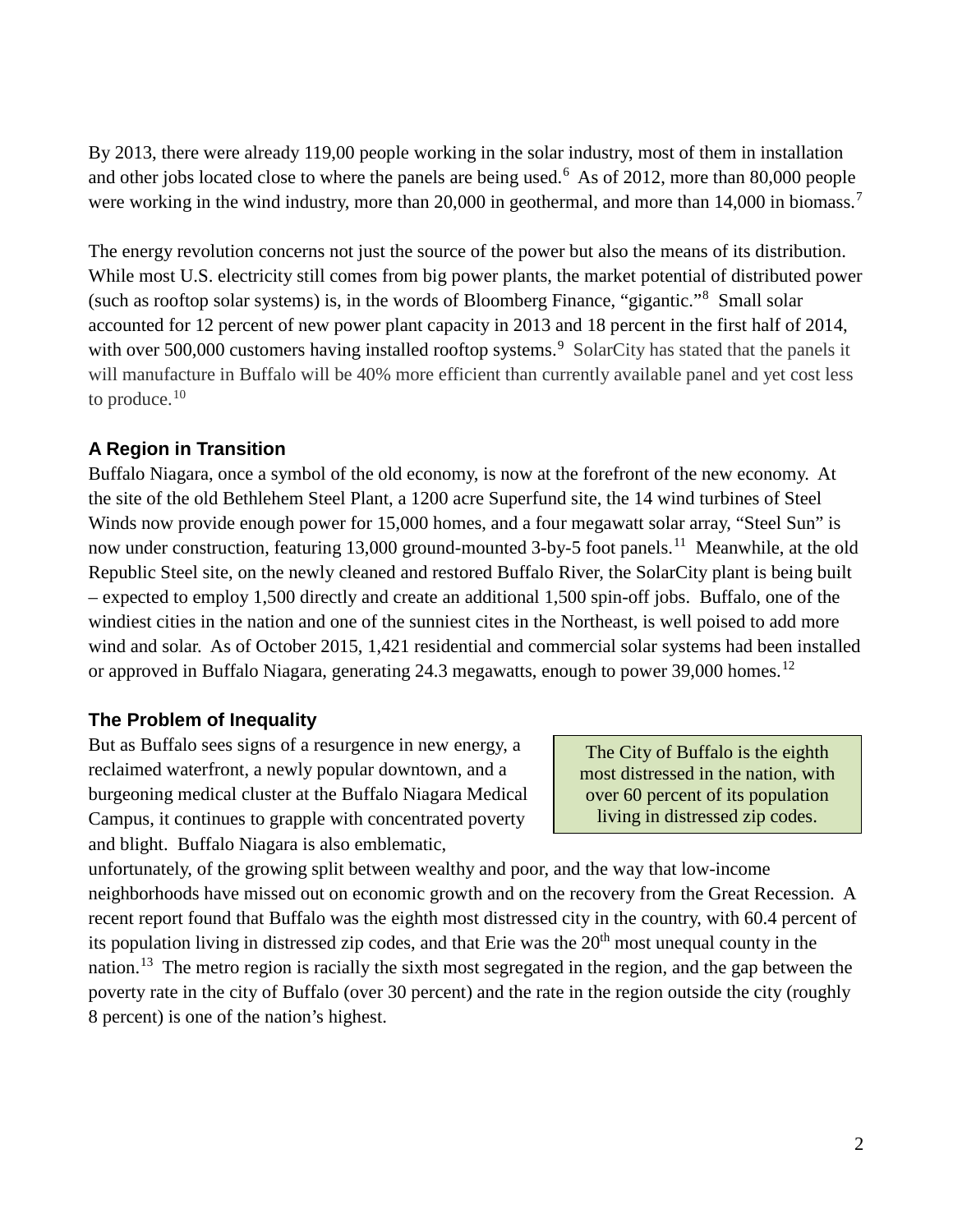Under our current energy policies, low-income customers are the most burdened by high gas and electric bills. Nationwide, low income households spend an average of 14 percent of their income on energy, compared to an overall household average of 3 percent.<sup>14</sup> New York state residents at or below 50 percent of the poverty level spend up to 41 percent of their income on energy while people who earn

New York state residents at or below 50 percent of the poverty level spend up to 41 percent of their income on energy while people who earn five times the poverty level spend only 3 percent.

five times the poverty level spend only 3 percent.<sup>15</sup> While 2.9 million households in New York qualify for the Home Energy Assistance Program, only 1.4 million households actually received HEAP in 2013-2014, and over 268,000 households had their power shut off last year.<sup>[16](#page-7-15)</sup>

In Buffalo, which has the oldest housing stock in the nation, most renters and low-income homeowners live in drafty, uninsulated housing units. Because 75 percent of renters pay their own utility bills, rental property owners have little incentive to increase efficiency. Low-income homeowners often qualify for free weatherization programs, but, in many cases, they are disqualified because the other repair problems in their homes are too substantial. Renters are currently shut out from switching to solar power. This is a big group. Statewide, two in five New Yorkers are renters, including three in four Latinos and three in five blacks.<sup>17</sup> Meanwhile, it is those same lower income residents who live closest to sources of pollution such as power plants, factories, and highways.

Climate change is tending to exacerbate environmental injustices, as people with low incomes, who contribute the least to climate change emissions, are hit hardest by a warming planet. Under a "business as usual" scenario, Buffalo Niagara can expect to have, by 2070-2090, 48 days per year over 90 degrees and 14 days over 100 degrees.<sup>18</sup> Vulnerable people with low incomes,

If global warming continues on its present course, Buffalo Niagara will have 48 days per year over 90 degrees and 14 days over 100 degrees.

particularly seniors and people with disabilities, who lack money for air conditioning, will be most at risk of death or injury. Similarly, under a "business as usual" scenario, Buffalo Niagara will have four times as many poor air quality days by 2070-2099. People with low incomes, who already suffer most from air-quality-related diseases such as asthma and heart disease, will be hurt most by the bad air quality.

Buffalo Niagara will also be severely affected by fate of New York City, which is the state's main economic engine. Under the state's "middle-range" projections, sea levels around New York City will rise 21 to 50 inches by 2100, and under a "high-range" projection they may rise as much as six feet.<sup>[19](#page-7-18)</sup> Buffalo cannot thrive if New York City and its environs are slowly getting swallowed by the sea, with frequent floods that destroy infrastructure, residential areas, and commercial areas. The fiscal health of Erie County and the City of Buffalo depend on the fiscal health of the State, which in turn depends on the fiscal health of its largest economic engine, New York City.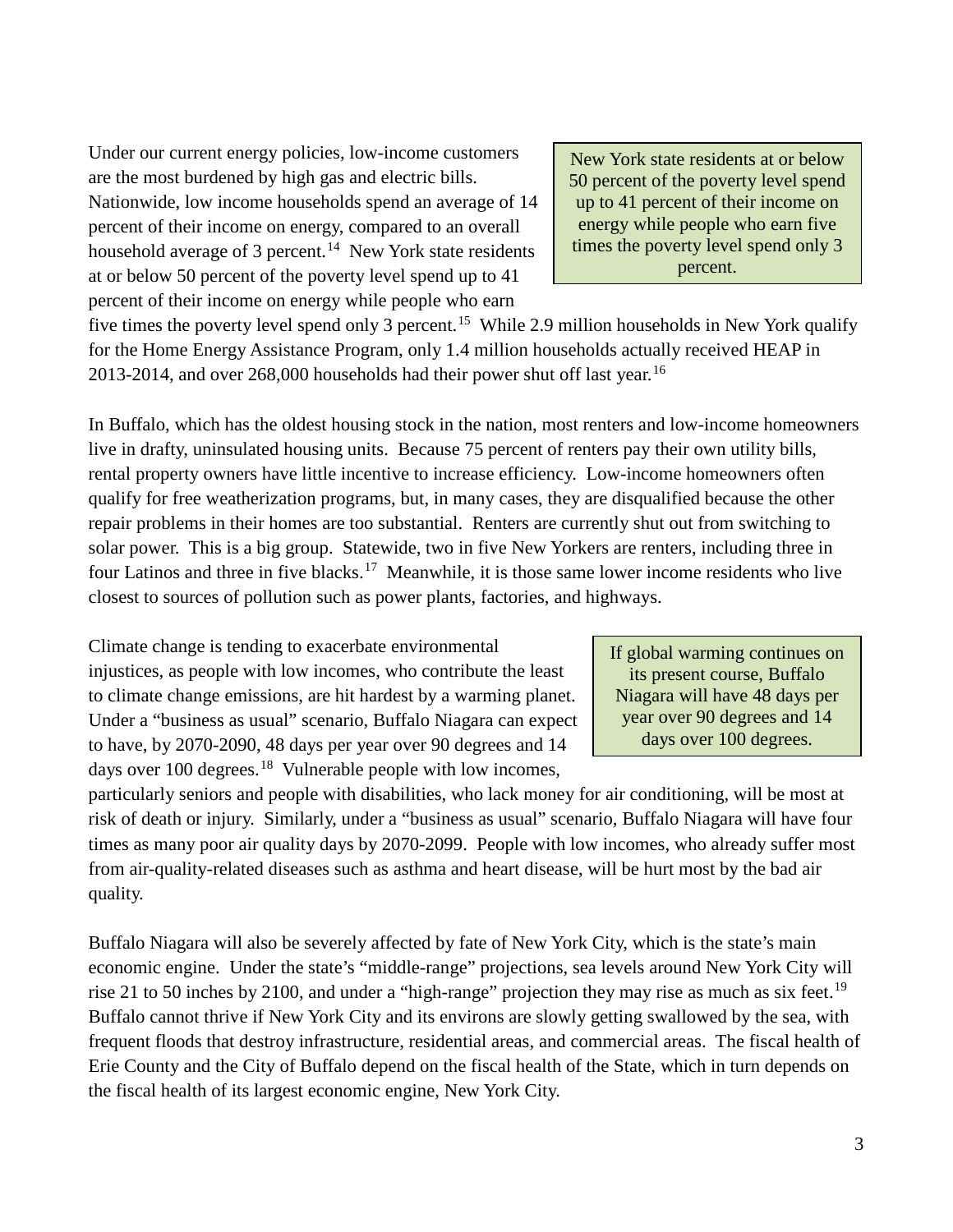Recall what happened to Buffalo in the wake of the attack on the Twin Towers in 2001. New York City and the State of New York were plunged into a fiscal crisis. Facing a sudden drop in revenue from New York City, combined with an onslaught of costs in repairing damage from the attacks, the State froze its level of aid

to Buffalo for three years, creating a fiscal crisis that triggered sharp cuts in City spending. The City of Buffalo receives about one fourth of its revenue from the State. In difficult times, the City and County's costs increase, while their revenues from property and sales taxes stagnate or decline, and they need State and federal help all the more. If that help gets cut sharply, it will be the low-income residents of Buffalo Niagara who will feel it the most.

### **Two Key Questions**

There are two key questions about the transition to the new economy. First, will the change come fast enough and at a large enough scale to help avert climate disaster? Global climate emissions have continued to rise – ten percent from 1009 to [20](#page-7-19)15.<sup>20</sup> The global average temperature has also continued to rise, and it is now 3.6 degrees higher than the pre-industrial average. According the International Panel on Climate Change, emissions need to fall by 40 percent within 20 years and 80

percent by  $2050$ .<sup>21</sup> To hit those targets, consumption of oil, coal, and natural gas would need to fall 2.2 percent each year and most nations would need to devote between 1.5 and 2 percent of their gross domestic product to the development of energy efficiency and renewable energy.<sup>[22](#page-7-21)</sup> In addition to averting climate disaster, making this

In the United States, investing \$200 billion per year in efficiency and renewables would reduce emissions 40 percent in 20 years while creating 2.7 million new jobs.

transition would dramatically improve public health and spur economic development by creating additional jobs. In the United States, investing \$200 billion per year in efficiency and renewables (about 1.2 percent of GDP) would reduce emissions 40 percent in 20 years while creating 2.7 million new jobs. $^{23}$ 

Technologically and economically, the energy transition is eminently possible; but politically, it remains to be seen. At the international level, while the US-China agreements and the Paris accord are heartening, it is difficult to ensure progress in the absence of international governance. Nationally, the tragic commitment of the Republican Party to climate change denial makes national energy policy a constant battlefield. Thus, the role of states and cities has become absolutely crucial. Large, populous states like California and New York must become the vanguard of the new economy and prove to the rest of the country that it will only gain by following suit.

The second key question is, who will benefit from the transition to the new economy? A large battle is underway over who will control the new energy economy and its profits. Legislative fights are happening in over 20 states over solar power, as large for-profit utilities fight back against rules that facilitate and reward ownership of solar systems by individuals, businesses and communities.<sup>24</sup> The

New York City area sea levels are expected to rise 21 to 50 inches by 2100 and may rise as much as six feet.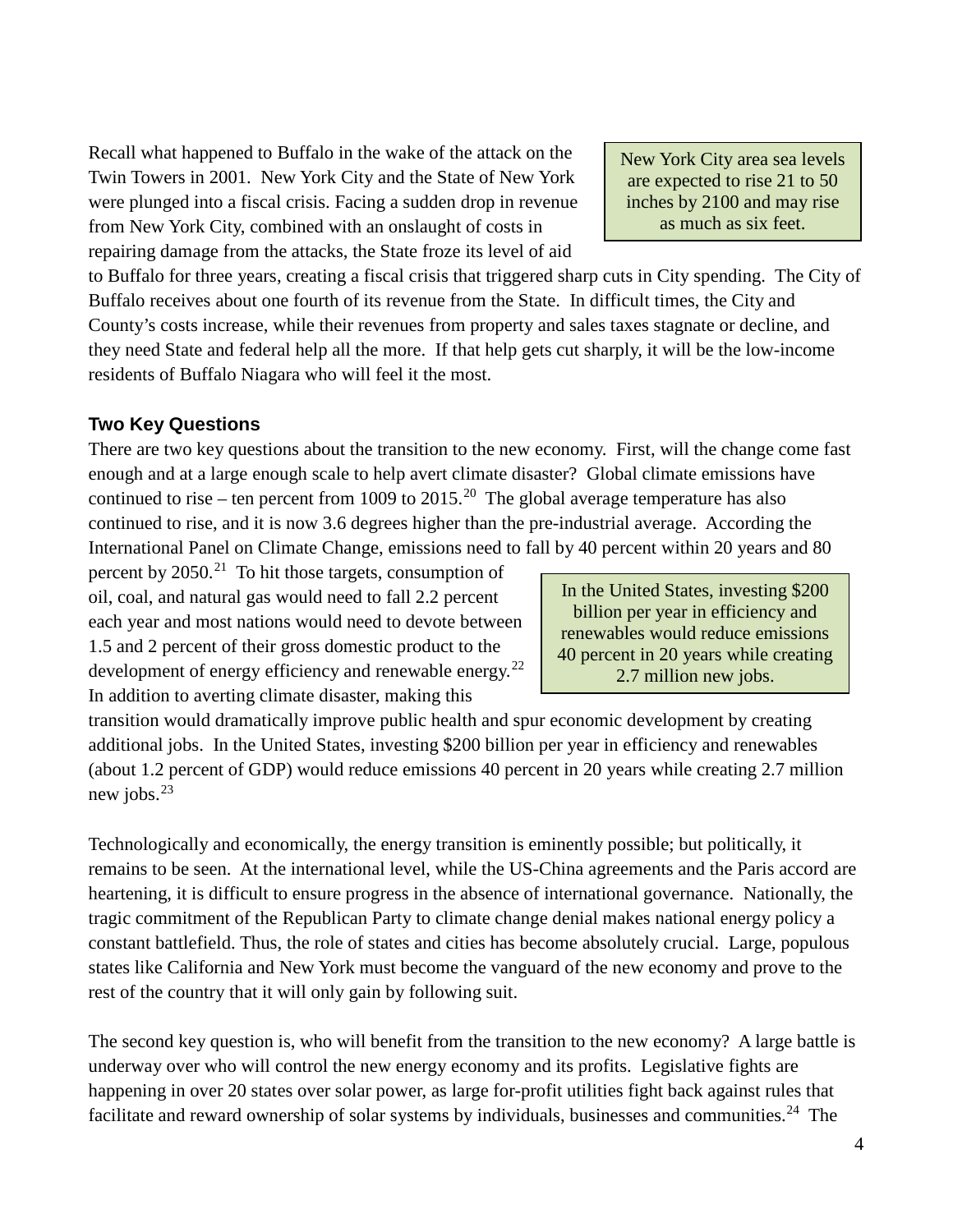American Legislative Exchange Council (ALEC), which receives much of its funding from the utility industry and fossil fuel investors like the Koch brothers, has made this fight a top priority.<sup>[25](#page-7-24)</sup> At this point, utilities and large owners still dominate renewables. Utility-scale power accounts for 89 percent of wind and solar power, and only 10 percent of wind and solar is locally owned.<sup>26</sup> When it comes to solar, however, that dynamic is changing fast: distributed solar represented over 25 percent of new power generation in the first half of 2014, up from 1 percent in 2009, with about half of these new projects being locally owned.<sup>27</sup> Sensing the threat, utilities are lobbying hard against distributed power generation – demanding new laws and policies that reduce compensation for customer-owned power, limit how customer -owned projects connect to the grid, and cap the number of new customer-owned projects.[28](#page-7-27) 

Too often, energy efficiency policies and programs are designed to help utilities and higher income customers. New York State offers an excellent example of the dangers of putting for-profit utilities in charge of efficiency programs. In the past, National Fuel was funneling its rate-payer funded energy efficiency money into rebate programs aimed mainly at its upper-income customers and at marketing campaigns that amounted to little more than free advertising for the company. PUSH organized its resident members and a wide coalition of other groups to do advocacy through direct action as well as the arcane processes of the state's Public Service Commission (PSC), which regulates the utilities. In the end, the coalition won a major victory, with the PSC ordering National Fuel to move \$19 million from marketing to low income weatherization programs.<sup>[29](#page-7-28)</sup>

#### **A Model that Works**

Buffalo has a model for how to move rapidly toward a green economy while insuring that the transition benefits those who have suffered the most from environmental and economic injustice. The Green

Development Zone is a 25 block area of Buffalo's West Side, centered on Massachusetts Avenue. There, PUSH Buffalo, the Massachusetts Avenue Project, the WASH Project, and other partners have turned a once blighted neighborhood into one of the most desirable neighborhoods in the city by redeveloping over 100 parcels with green affordable housing, urban farming, community gardening,

The Green Development Zone is transforming over 100 properties in a 25 block area with green affordable housing, urban farming, and community gardening, while creating quality jobs for local residents.

job development, and cultural sharing and renewal. PUSH employs many workers directly, doing energy efficiency, stormwater management, vacant lot renewal, and related work. In addition, PUSH has created a "hiring hall" to place neighborhood residents with jobs at companies such as Savarino Companies and Solar Liberty. Meanwhile, in one year alone, the Massachusetts Avenue Project's urban farm produces 15,000 pounds of organic produce, reaches over 2,300 low income households with that produce, and employs and trains 42 disadvantaged teens.<sup>30</sup> The question now about the Green Development Zone is not whether it works, but how to expand and replicate it throughout the city, region, and state.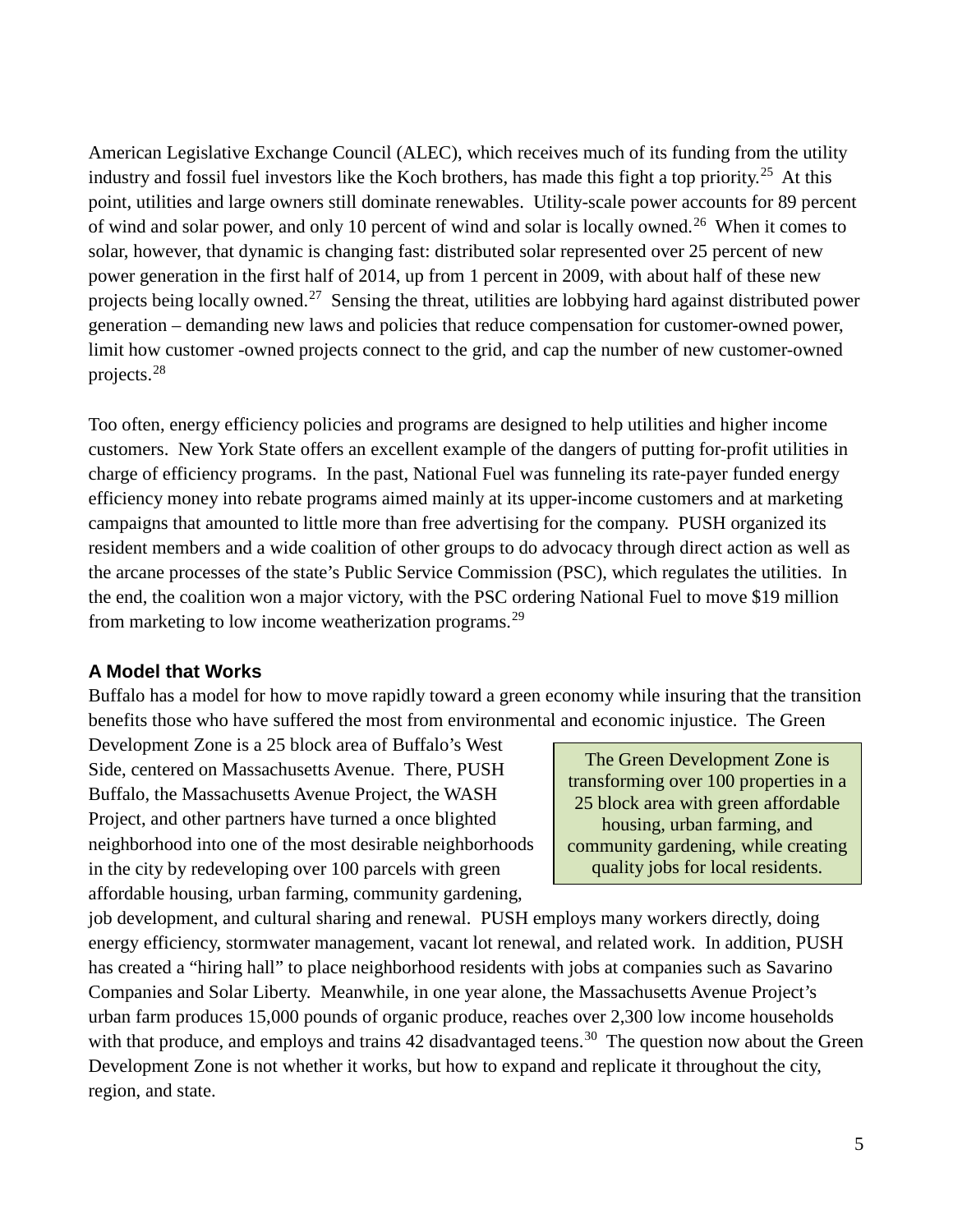## **A Chance to Re-Make State Energy Policy**

In 2014 the State of New York launched a process called Reforming the Energy Vision (REV) to remake its electricity policies with six goals: empower customers, animate markets, increase system efficiency, increase fuel and resource diversity, improve system reliability and resilience, and reduce

carbon emissions. In 2015 the New York State Energy Plan created the following targets:

• By 2030, a 40 percent reduction in greenhouse gas emissions from 1990 levels;

New York State has committed to reducing its greenhouse gas emissions 80 percent by 2050 and producing 50 percent of its energy from renewables by 2030.

- By 2050, an 80 percent reduction in greenhouse gas emissions from 1990 levels;
- By 2030, 50 percent of electricity from renewable sources;
- By 2030, a 23 percent decrease in energy consumption by buildings (from 2012 levels).

A statewide coalition, the Energy Democracy Alliance, has been formed to ensure that the REV process is democratic both in its process and its results. On October 1, 2015, the Buffalo Common Council submitted a unanimous resolution to the NYS Public Service Commission in support of the Alliance's proposals. In a related movement, a campaign called NY Renews is advocating for state legislation to democratize the state's energy policies. NY Renews seeks legislation to make the state's climate commitments legally enforceable and ensure accountability; to create just policies that protect disadvantaged communities, and to create high quality jobs in the green energy sector.

## **Making Our Climate Commitment Real**

The first step is to enshrine the state's climate goals in law and make them legally enforceable, lest they remain simply goals. New York should pass laws to set specific benchmarks and reporting requirements every four years until 2050 to ensure emissions reductions, increased energy efficiency, and the rapid deployment of renewables, with democratic stakeholder engagement and a private right of action. One precedent for such legislation comes from California, which passed the Clean Energy and Pollution Reduction Act of 2015, requiring, among other things, 50 percent use of renewables by 2030. This type of legislation sends an unambiguous message to markets and allows companies to transition promptly and efficiently to new ways of doing business.

## **Green Energy for the Communities That Need it Most**

New York is planning to bundle its existing clean energy spending into a single Clean Energy Fund worth approximately \$5.2 billion. The State should devote 40 percent of such funding to low and moderate income earners because they constitute 40 percent of the state's ratepayers and because they are most in need of clean energy programs. Again, California provides a precedent. Under California law, 25 percent of the funding from the state's greenhouse gas cap-and-trade fund must go to disadvantaged communities, identified by an environmental justice screening methodology.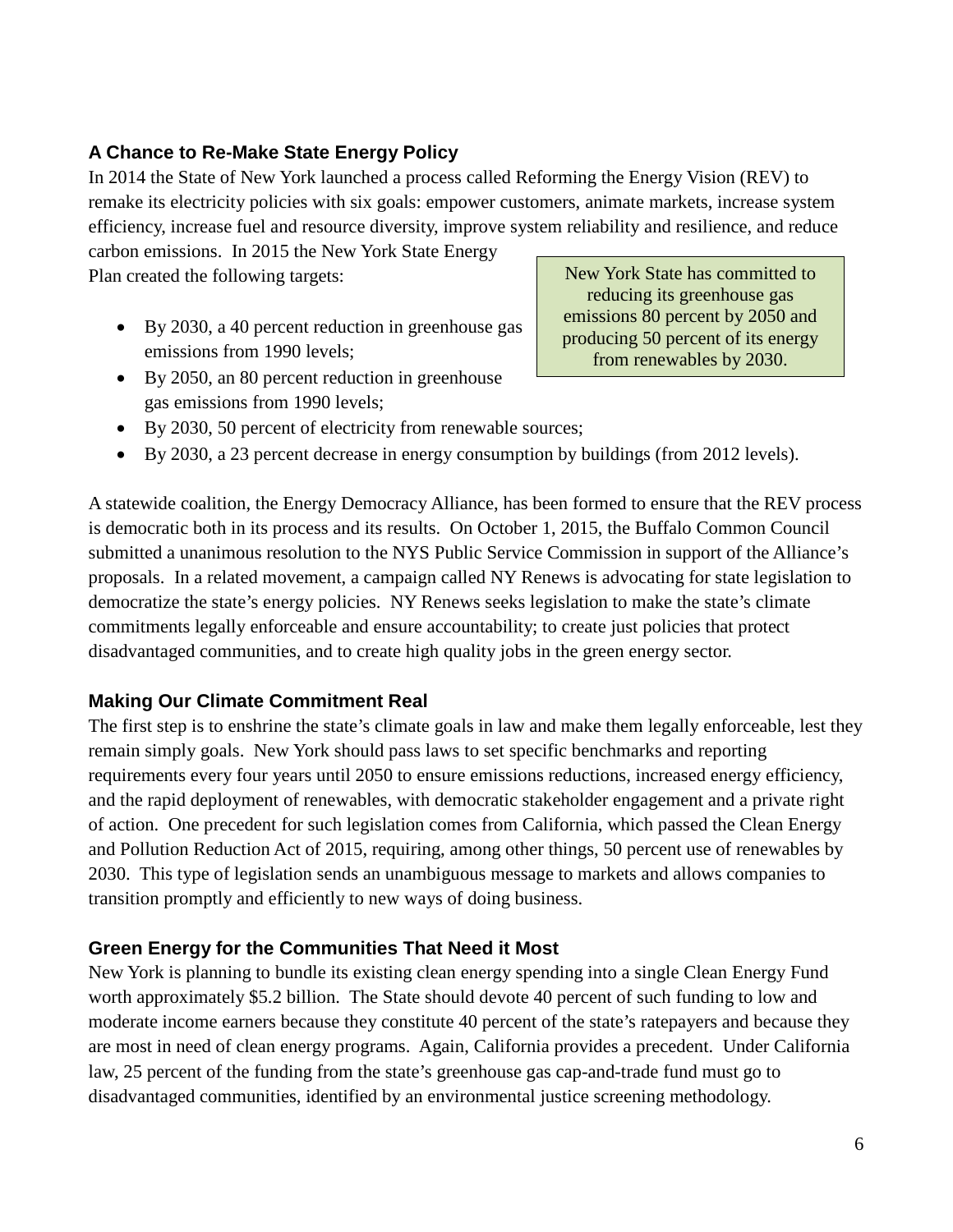| <b>Job Creation: Clean Energy vs. Fossil Fuels</b><br>Number of jobs created by investing \$1 million dollars in clean energy<br>versus fossil-fuels activities, by education credentials |                     |                     |
|-------------------------------------------------------------------------------------------------------------------------------------------------------------------------------------------|---------------------|---------------------|
| <b>Education Credentials</b>                                                                                                                                                              | <b>Clean Energy</b> | <b>Fossil Fuels</b> |
| Total                                                                                                                                                                                     | 16.7 jobs (100%)    | 5.3 jobs (100%)     |
| High school diploma or less                                                                                                                                                               | 8.0 jobs (47.9%)    | 2.2 jobs (41.5%)    |
| Some college, no B.A.                                                                                                                                                                     | 4.8 jobs (28.7%)    | 1.6 jobs (30.2%)    |
| B.A. or more                                                                                                                                                                              | 3.9 jobs (23.3%)    | 1.5 jobs (28.3%)    |

### **Ensuring Quality Jobs**

The green economy is more labor intensive than the fossil-fuel economy. Economists have estimated that moving to cleaner energy will create 2.6 times more jobs for people with college degrees, 3 times more jobs for people with some college, and 3.6 times more jobs for people with high school degrees or less.<sup>31</sup> According to the NYS Department of Labor, over 23,000 people in the Western New York and Finger Lake regions are already working in green jobs.<sup>32</sup> Unfortunately, the fact that a job is green is no guarantee that it is a well-paying, quality job. For the clean energy revolution to fulfill its potential, the state will need to enact "high road" labor standards such as prevailing wage and living wage and ensure that no public money is used to create poverty level jobs. PUSH's experience in creating living wage jobs among its own employees and through agreements with local contractors shows that high road labor standards produce win-win situations for employers, employees, and the general public.



Partnership for the Public Good [www.ppgbuffalo.org](http://www.ppgbuffalo.org/) 617 Main St., Suite 300, Buffalo NY